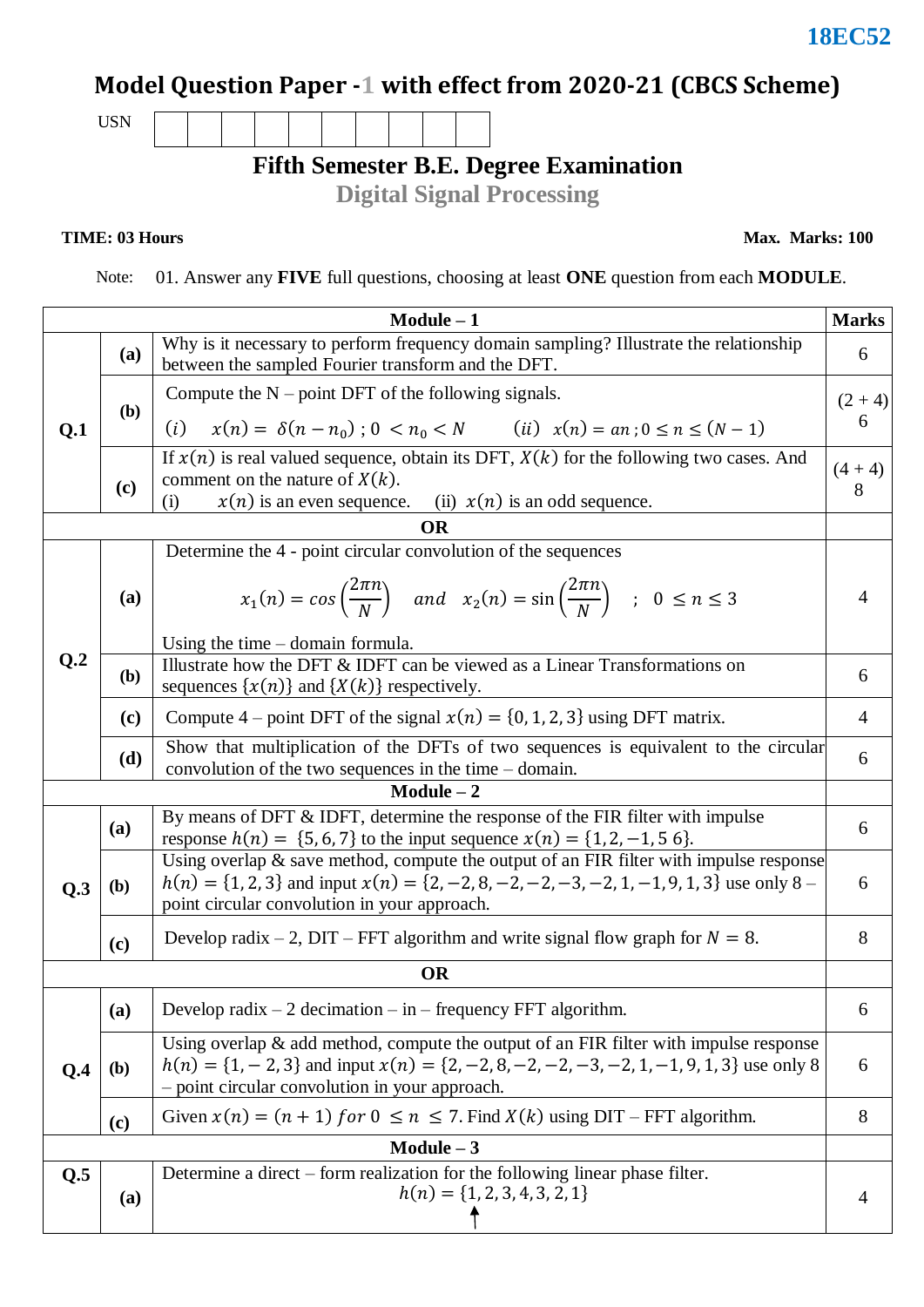## **18EC52**

|           | <b>(b)</b>                                                                                                                                                                                                                                                                                                                                                                                                                                        | Prove that an FIR filter having impulse response with even length $\&$ symmetric nature has                                                                                                                                                                                                                                                                |    |  |  |
|-----------|---------------------------------------------------------------------------------------------------------------------------------------------------------------------------------------------------------------------------------------------------------------------------------------------------------------------------------------------------------------------------------------------------------------------------------------------------|------------------------------------------------------------------------------------------------------------------------------------------------------------------------------------------------------------------------------------------------------------------------------------------------------------------------------------------------------------|----|--|--|
| Q.5       | (c)                                                                                                                                                                                                                                                                                                                                                                                                                                               | a linear $-$ phase response.<br>A low pass filter is to be designed with the following desired frequency response:<br>$H_d(\omega) = \begin{cases} 1, & \text{for }  \omega  \leq \frac{\pi}{6} \\ 0, & \text{for } \frac{\pi}{6} <  \omega  \leq \pi \end{cases}$                                                                                         |    |  |  |
|           |                                                                                                                                                                                                                                                                                                                                                                                                                                                   | Determine the coefficients of a $25 - \tan$ filter based on the window method with the<br>Hamming window.                                                                                                                                                                                                                                                  |    |  |  |
| <b>OR</b> |                                                                                                                                                                                                                                                                                                                                                                                                                                                   |                                                                                                                                                                                                                                                                                                                                                            |    |  |  |
| Q.6       | (a)                                                                                                                                                                                                                                                                                                                                                                                                                                               | Determine the lattice coefficients corresponding to the FIR filter with system function<br>$H(z) = A_3(z) = 1 + \frac{13}{24}z^{-1} + \frac{5}{8}z^{-2} + \frac{1}{3}z^{-3}$<br>And sketch the lattice structure.                                                                                                                                          | 4  |  |  |
|           | (b)                                                                                                                                                                                                                                                                                                                                                                                                                                               | Consider a three – stage FIR lattice structure having the coefficients<br>$k_1 = 0.65$ , $k_2 = -0.34$ & $k_3 = 0.8$ Realize this filter in direct form.                                                                                                                                                                                                   | 6  |  |  |
|           | (c)                                                                                                                                                                                                                                                                                                                                                                                                                                               | Based on the frequency – sampling method, determine the coefficients of a linear –<br>phase FIR filter of length $M = 15$ which has a symmetric unit sample response and<br>a frequency response that satisfies the conditions:<br>$H_r\left(\frac{2\pi k}{15}\right) = \begin{cases} 1, & k = 0, 1, 2, 3 \\ 0.4, & k = 4 \\ 0, & k = 5, 6, 7 \end{cases}$ | 10 |  |  |
|           |                                                                                                                                                                                                                                                                                                                                                                                                                                                   | $Module - 4$                                                                                                                                                                                                                                                                                                                                               |    |  |  |
| Q.7       | (a)                                                                                                                                                                                                                                                                                                                                                                                                                                               | Given a lowpass prototype<br>$H_P(s) = \frac{1}{s+1}$<br>(i) Determine the high pass filter with a cut off frequency of 40 radians per second.<br>(ii) Determine the band pass filter with a center frequency of 100 rad / sec and<br>bandwidth of 20 rad / sec.                                                                                           |    |  |  |
|           | (b)                                                                                                                                                                                                                                                                                                                                                                                                                                               | Realize the following digital filter using a direct form II structure.<br>$H(z) = \frac{0.7157 + 1.4314z^{-1} + 0.7151z^{-2}}{1 + 1.3490z^{-1} + 0.5140z^{-2}}$                                                                                                                                                                                            | 6  |  |  |
|           | (c)                                                                                                                                                                                                                                                                                                                                                                                                                                               | Using BLT design a second order digital lowpass Butterworth filter with a cut off<br>frequency of 3.4 kHz at a sampling frequency of 8000 Hz.                                                                                                                                                                                                              |    |  |  |
|           |                                                                                                                                                                                                                                                                                                                                                                                                                                                   | <b>OR</b>                                                                                                                                                                                                                                                                                                                                                  |    |  |  |
| Q.8       | Assuming that $T = 2 \text{ sec}$ in BLT, and given the following points:<br>(a)<br>$s = -1 + i$ , on the left half of the s – plane.<br>(i)<br>(ii) $s = 1 - j$ , on the right half of the s - plane.<br>(iii) $s = j$ , on the positive $j\omega$ on the s – plane.<br>(iv) $s = -j$ , on the negative $j\omega$ on the s – plane.<br>Convert each of these points in the $s$ – plane to the $z$ – plane, and verify the mapping<br>properties. |                                                                                                                                                                                                                                                                                                                                                            | 8  |  |  |
|           | (b)                                                                                                                                                                                                                                                                                                                                                                                                                                               | Design a digital band stop Butterworth filter with the following specifications:<br>Center frequency of 2.5 kHz<br>Passband width of 200 Hz and ripple of 3 dB<br>Stop band width of 50 Hz and attenuation of 10 dB<br>Sampling frequency of 8000 Hz.<br>$\bullet$                                                                                         | 12 |  |  |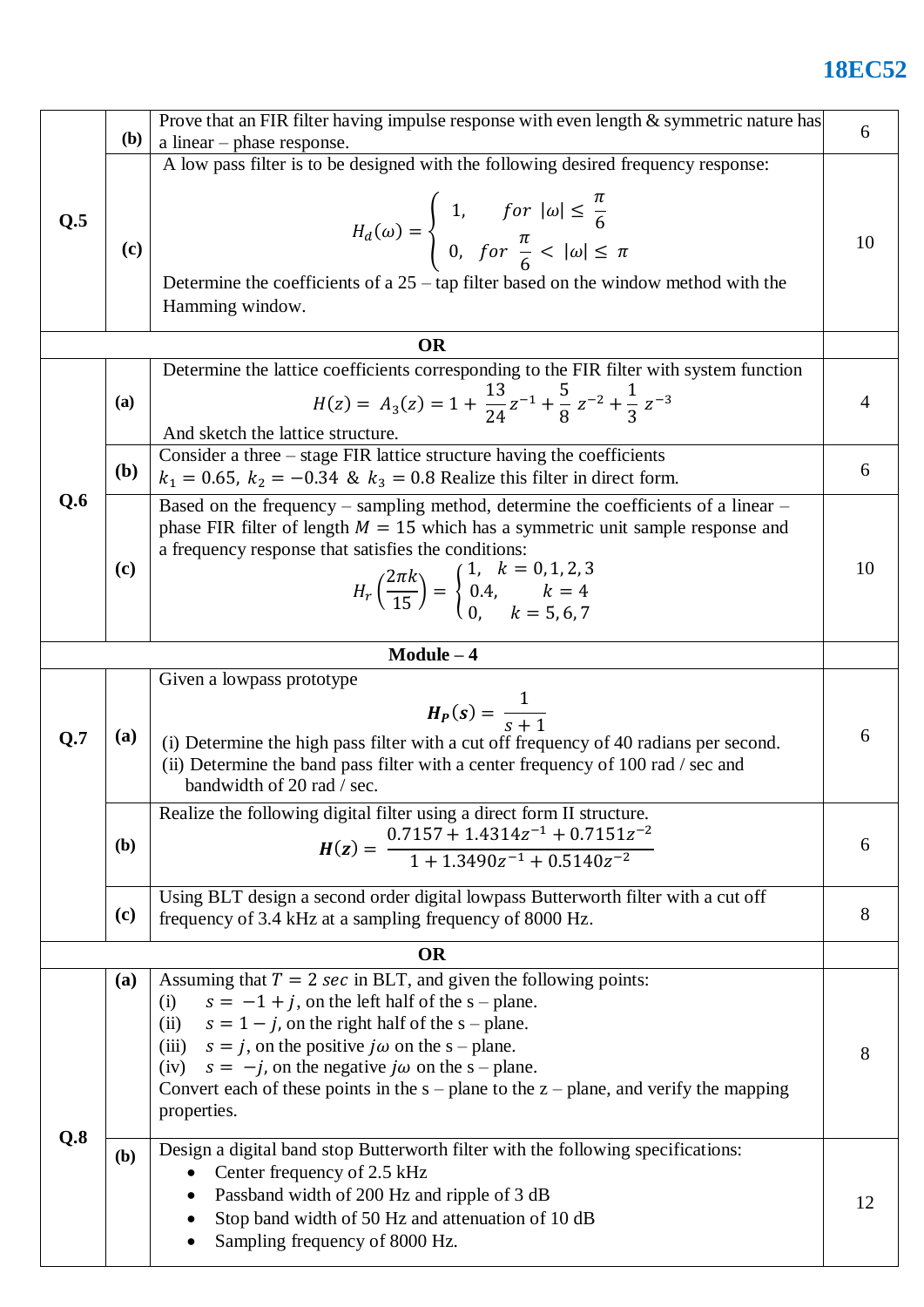## **18EC52**

| Module $-5$ |            |                                                                                                                                                                                                                                                                                                         |   |  |  |  |
|-------------|------------|---------------------------------------------------------------------------------------------------------------------------------------------------------------------------------------------------------------------------------------------------------------------------------------------------------|---|--|--|--|
|             | (a)        | With the block diagram explain Digital signal processors based on the Harvard<br>architecture.                                                                                                                                                                                                          | 6 |  |  |  |
| Q.9         | <b>(b)</b> | Discuss briefly the following special Digital Signal Processor hardware units.<br>Multiplier and Accumulator (MAC) Unit<br>(i)<br><b>Shifters</b><br>(ii)<br>(iii)<br><b>Address Generators</b>                                                                                                         |   |  |  |  |
|             | (c)        | Convert the following decimal numbers into $Q - 15$ representation.<br>$-0.1958$<br>(i)<br>0.560123<br>(ii)                                                                                                                                                                                             |   |  |  |  |
| <b>OR</b>   |            |                                                                                                                                                                                                                                                                                                         |   |  |  |  |
|             | (a)        | Given the FIR filter<br>$y(n) = 0.9 x(n) + 3 x(n - 1) - 0.9x(n - 2)$<br>With the passband gain of 4, and assuming that the input range occupies only $\frac{1}{4}$ of the<br>full range for a particular application. Develop the DSP implementation equations in the<br>$Q - 15$ fixed – point system. | 6 |  |  |  |
| Q.10        | <b>(b)</b> | Discuss the following IEEE Floating – Point Formats.<br><b>Single Precision Format</b><br>(i)<br><b>Double Precision Format</b><br>(ii)                                                                                                                                                                 | 6 |  |  |  |
|             | (c)        | With the diagram explain the basic architecture of TMS320C54x family processor.                                                                                                                                                                                                                         | 8 |  |  |  |
|             |            |                                                                                                                                                                                                                                                                                                         |   |  |  |  |